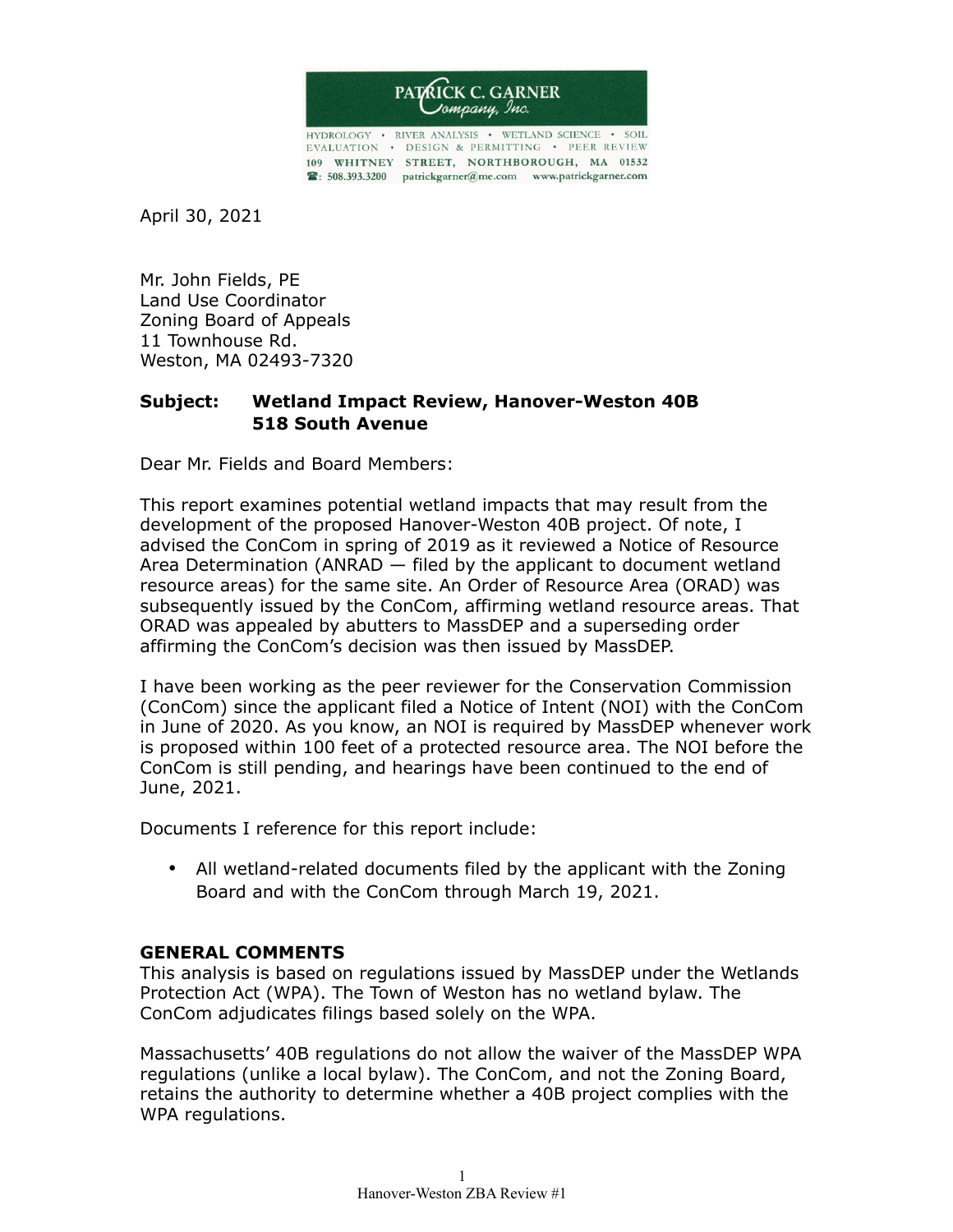# **WETLAND-RELATED COMMENTS**

#### Protected Resource Areas

The Hanover-Weston 40B project contains multiple state-protected wetland resources. Those are:

- Bordering Vegetated Wetlands (BVW);
- A stream which lies within the BVW (the stream is a first order, intermittent tributary to Bogle Brook. Bogle Brook itself lies approximately a half mile (> 3,000 feet) to the south and on the other side of the Mass Turnpike. Bogle Brook runs into Nonesuch Pond, which is almost two miles away from the site);
- Bank, associated with the stream; and
- Land Under a Waterbody, also associated with the stream.

## Buffer Zones

The project, as it applies to the ConCom's jurisdiction, is for work in the buffer zone beside BVW. The NOI indicates that no impacts to resource areas will occur. That said, the Hanover-Weston 40B project proposes extensive work within the 100-foot buffer

Both the BVW and stream have a 100-foot buffer zone that extends outward from their edge. The buffer zone is *not* a no-build zone, but rather an area that triggers a filing with the ConCom when work is proposed therein.

I note also that once a filing is received by the ConCom, work proposed within the 100-foot buffer is then analyzed by the ConCom to determine if the work impacts a protected resource area. In addition, any stormwater system outside of the 100-foot buffer that drains or terminates within that 100-feet buffer falls in its entirety under the ConCom's jurisdiction. This is the case for Hanover-Weston.

Please note that the ConCom encourages applicants to avoid all work within 25-feet of a resource area; this is a *policy* only, and not a town bylaw or state regulation. With the exception of proposed work at the entrance to the emergency access road off South Avenue, the project honors the Commission's policy for work within the 25-foot buffer to BVW.

Although minimal work would occur in the 25-foot buffer to BVW, extensive site alterations are proposed 25 to 100-feet from the BVW edge. These changes include the addition of buildings, parking, drives, grading alterations and installation of various utilities. Further, existing trees within the 100-foot buffer zone would be eliminated. A landscaping plan is included with the NOI which indicates that trees will be replaced at a greater than a 1:1 basis.

## Buffer Zone Performance Standards

The NOI pending before the ConCom meets MassDEP WPA standards for work in the 100-foot buffer zone. Work within this zone is mitigated by best management practices, including adequate erosion controls. Further, preservation of a large portion of the 25-foot buffer in its natural state — including protection of soils, topography and vegetation — supports conservation of existing BVW. (This general evaluation aside, please see my observations on page 4 under Potential Wetland, Stream and Associated Water Resources Impacts.)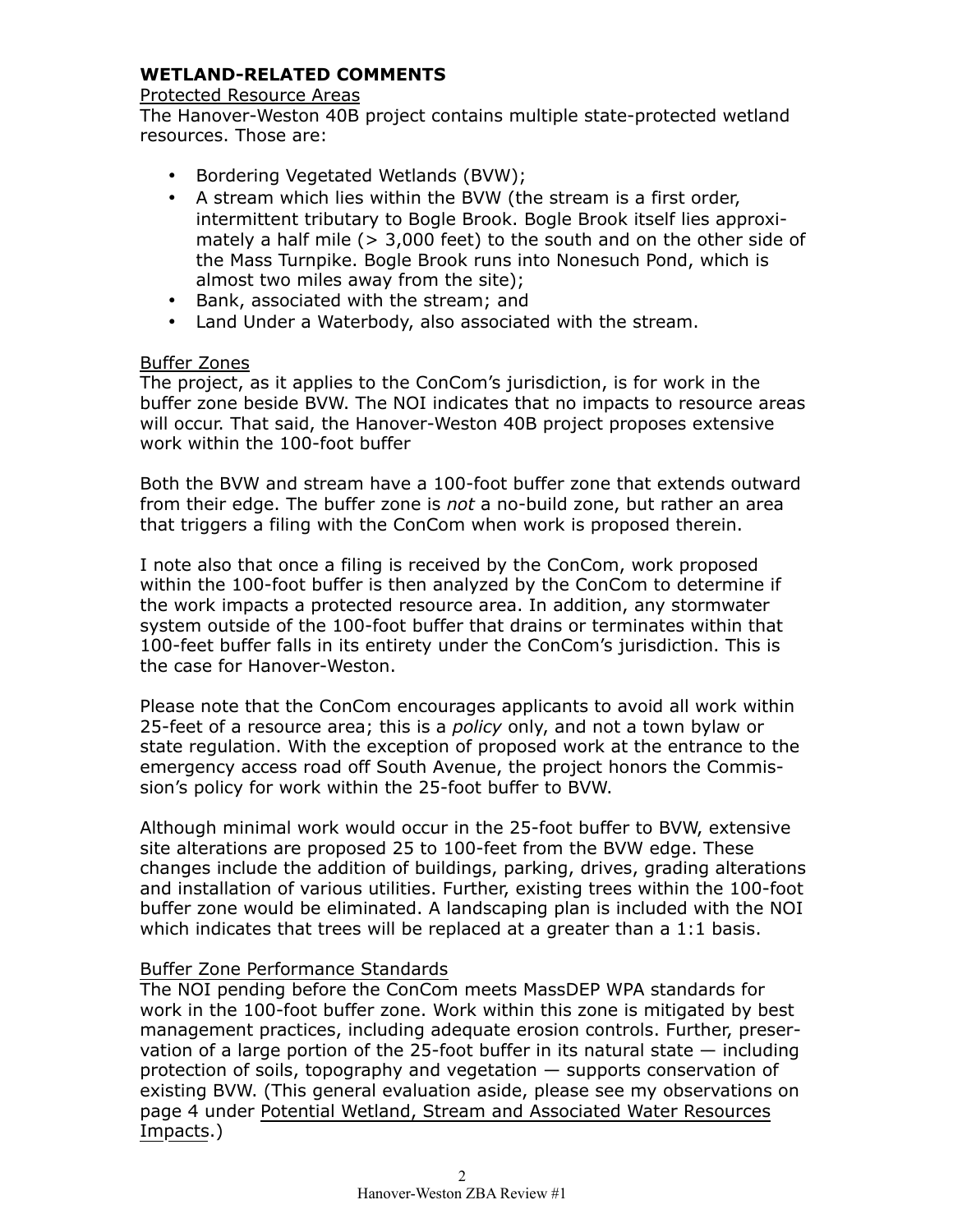## Stormwater Regulations

MassDEP Stormwater Regulations are also adjudicated by the ConCom. Those regulations exempt certain projects. The Hanover-Weston project is *not* exempt and must comply with the state stormwater provisions. The applicant proposes numerous stormwater-related infrastructure, which I discuss below.

## FEMA Floodplain

The project is not impacted by any FEMA floodplain.

#### Endangered Species

The Hanover-Weston project lies outside NHESP-designated endangered species polygons. Based on existing MassGIS data, endangered species have not been identified on or near the site.

# **TECHNICAL COMMENTS**

#### Stormwater Report

The stormwater design has evolved substantially since the applicant's NOI was filed in mid 2020. A redesign of the stormwater system was submitted to the Board and to the ConCom in March of 2021. An on-line technical meeting was held on 4/29/21 between the applicant's engineers and town representatives. Those revisions are still under review. That said, in general:

- The precipitation data reflects the most current predictions.
- A "green roof" system is now proposed for a large portion of the project's impervious building.
- Runoff is discharged into a series of subsurface chambers (which act as a subsurface detention pond), and then infiltrated on site via CulTec chambers into the underlying groundwater.
- Because of the limited area of the site, a substantial number of the subsurface chambers lie beneath the main building.
- During extremely large rain events, stormwater is designed to discharge to an outlet approximately 30 feet from the wetlands at a peak rate no higher than pre-development conditions.
- Additional runoff from a portion of the road system, including runoff from a large portion of the emergency access road and from the looped portion of road south of the building, is infiltrated into the underlying substrate via porous pavement.
- Extensive deep hole testing has been conducted throughout the site to determine seasonal high groundwater and soil permeability. (I witnessed a number of these tests in January of 2021.)

## Porous Pavement Maintenance

To maintain its permeability, porous pavement requires constant maintenance. The maintenance schedule for the porous pavement access road complies with MassDEP requirements, which rely on University of New Hampshire (UNH) guidelines. The UNH guidelines recommend vacuum sweeping on a quarterly basis minimum; the proponent proposes to do so monthly. In addition, winter sanding will be prohibited. The Operation and Maintenance Plan accompanying the plans meets or exceeds the usual requirements for this use.

Hydrologic Evaluation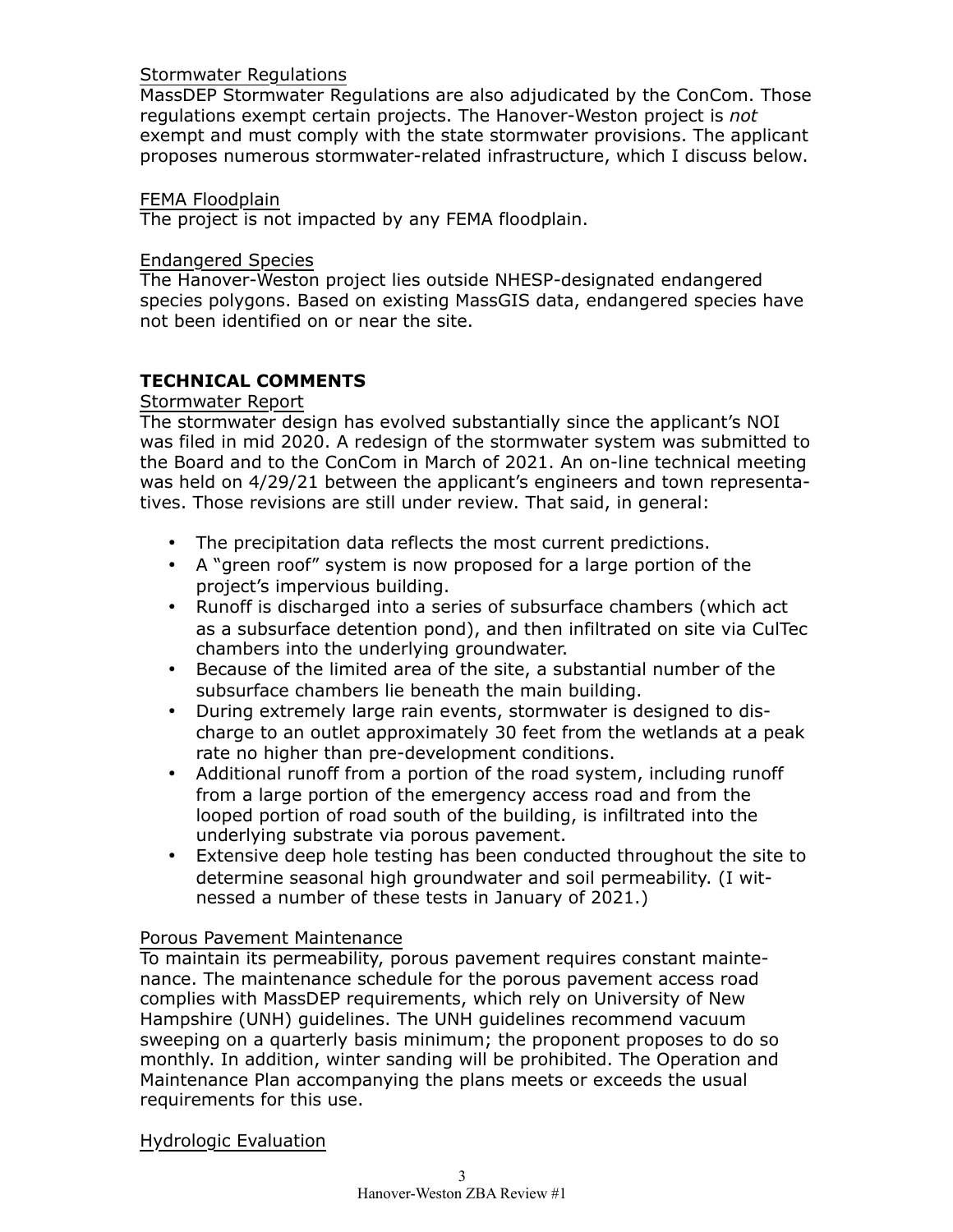A Groundwater Discharge Permit is required by the state for disposal of sanitary wastewater from large systems. Accordingly, Sanborn-Head performed a hydrologic evaluation in mid 2019. That evaluation was subsequently approved by MassDEP in December of 2019.

A follow-up Hydrologic Report was then conducted in coordination with MassDEP in early 2020. That report was approved by MassDEP in June 2020. These two analyses allow the proponent to proceed to final Title 5 design. The state approvals were granted without unusual conditions or constraints.

Potential Wetland, Stream and Associated Water Resources Impacts The Hanover-Weston project proposes to use a wastewater treatment system, given that no town sewer exists near the project. Fully operational, the wastewater system would discharge up to 38,000 gallons per day (gpd) of effluent, which converts to 5,080 cubic feet. For perspective, this quantity is at least 60 times greater than the volume generated by a typical single family home in Weston.

Unlike stormwater discharges, the wastewater volume will represent *additional* infiltration on site. The receptor of the increased volume will be the wetlands, leading to potentially greater soil saturation and higher groundwater elevations.

The applicant's technical team emphasizes that state regulations allow for these increased volumes. Particularly, they cite presumptions in both Title 5 and the WPA. The WPA (see 310 CMR 10.03(3)) states that a subsurface sewage disposal system constructed in compliance with 310 CMR 15 (Title 5) "shall be presumed to protect the eight interests identified in M.G.L. c. 131 § 40," including BVW, as long as the absorption system is "set back at least 50 feet horizontally from the boundary of" the BVW. (The proposed system meets this minimum setback.) There is a similar provision in Title 5 that mirrors the presumption found in the WPA.

The presumptions in the WPA and Title 5 are that protected resources will not be *altered* by the proposed activities. 310 CMR 10.04, defines *alter* as follows *(emphasis is mine)*:

*Alter means to change the condition of any Area Subject to Protection under M.G.L. c. 131, § 40. Examples of alterations include, but are not limited to, the following:*

*(a) the changing of pre-existing drainage characteristics, flushing characteristics, salinity distribution, sedimentation patterns, flow patterns and flood retention areas;*

*(b) the lowering of the water level or water table;*

*(c) the destruction of vegetation;*

#### *(d) the changing of water temperature, biochemical oxygen demand (BOD), and other physical, biological or chemical characteristics of the receiving water.*

Based on this definition, an unresolved issue before the ConCom is whether pre-existing drainage patterns and flushing characteristics may be altered by increased wastewater volume. In addition, "physical, biological or chemical